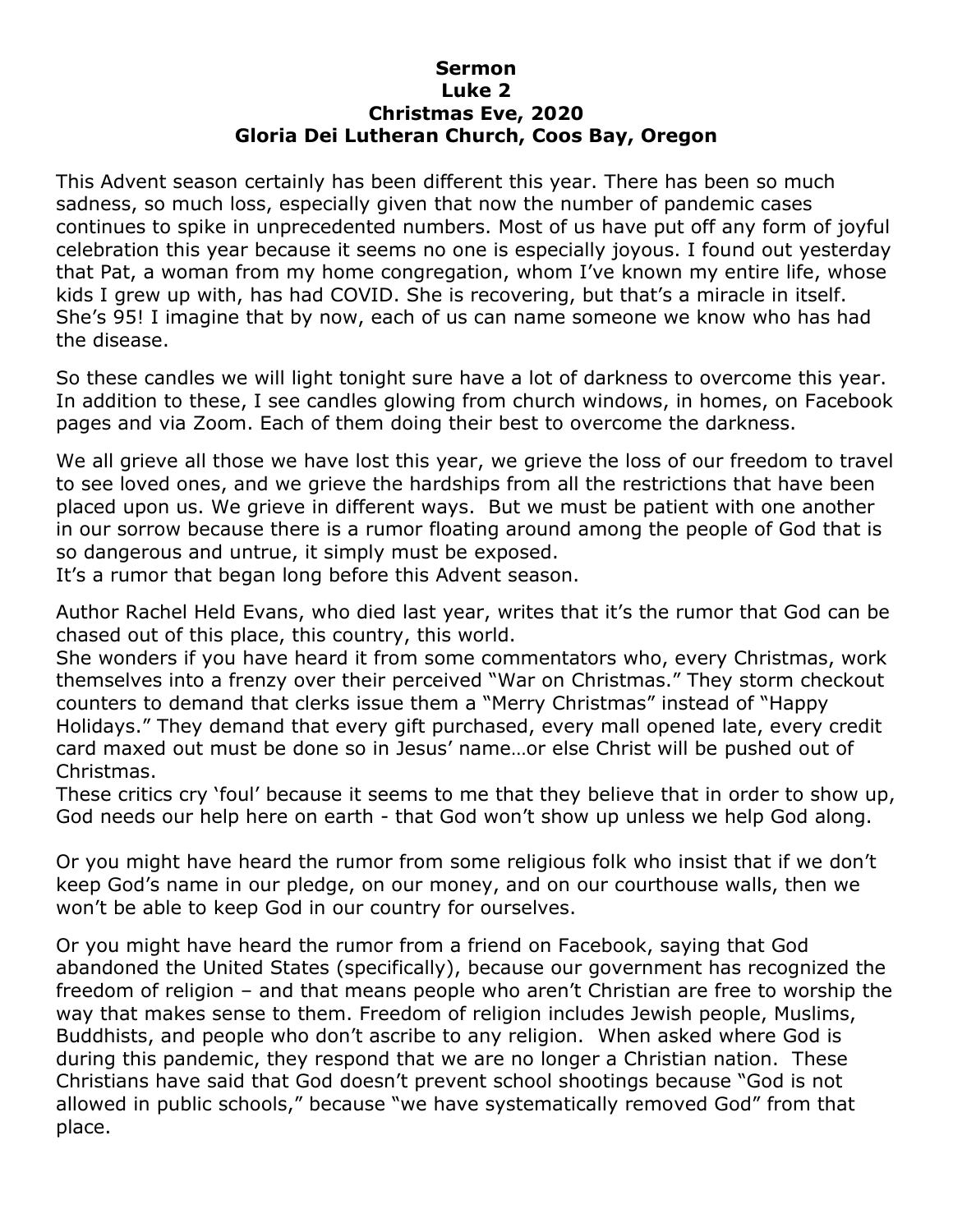They somehow forget that *God showed up as a baby.* As a minority, oppressed by *the Roman Empire.* As a Jew. In a barn. After a genocide. To the applause of only a few poor shepherds.

If the miracle of God coming to earth tells us anything, it's that *God can't be kept out. God can't be kept out of this world, this place, this now.* Some have forgotten that when God showed up as a baby, God was executed by the government. On a cross. Stripped of all power. Only to rise from a borrowed grave three days later because… *God can't be kept out.*

*God can be wherever God wants to be. God needs no formal invitation. We couldn't "systematically remove" God even if we tried. Sometimes I even wonder, why does God bother? And I am continually remined that God shows up because God loves us. Each and every one of us.*

As Rachel Held Evans writes, "If God's coming to earth teaches us anything, it's that God can be found everywhere: in a cattle trough, on a throne, among the poor, with the sick [and their caregivers in ICUs], on a donkey, in a fishing boat, with the junkie, with the prostitute, with the hypocrite, [with the forgotten in nursing homes], in places of power, in places of oppression, in poverty, in wealth, where God's name is known, where it is unknown, with our friends, with our enemies, in our convictions, in our doubts, in life, in death, at the table, on the cross, and in every kindergarten classroom..."

Jesus is born in a place where people needed him most.

And God does even more than that.

God sends angels to people who have given up on God.

How would you respond to God sending angels to you when you'd given up on God? Like the shepherds, I'd be terrified.

But in Jesus, God comes in a way that is far from frightening. Jesus comes vulnerably, helplessly, as "a child wrapped in bands of cloth and lying in a manger." Jesus is born like any other baby, except Jesus is born on the road and laid in a feeding trough. No magi at this manger scene. Jesus is born among the lowly and the poor.

And Luke gives no hint that Jesus is anything special: there is no angel over the stable because the angels are over in the field with the shepherds. In fact, Mary and Joseph only hear of angelic activity because the shepherds tell them. Could it be that we then, will receive the good news of great joy not from angels, or realize it on our own, but maybe we get that great news from someone sent to us from out in the field, or off a boat, or in the hospital?

Jesus is born to us who long for him, but the babe born at Bethlehem is also born to outsiders - those who have been outside so long that they have given up on God.